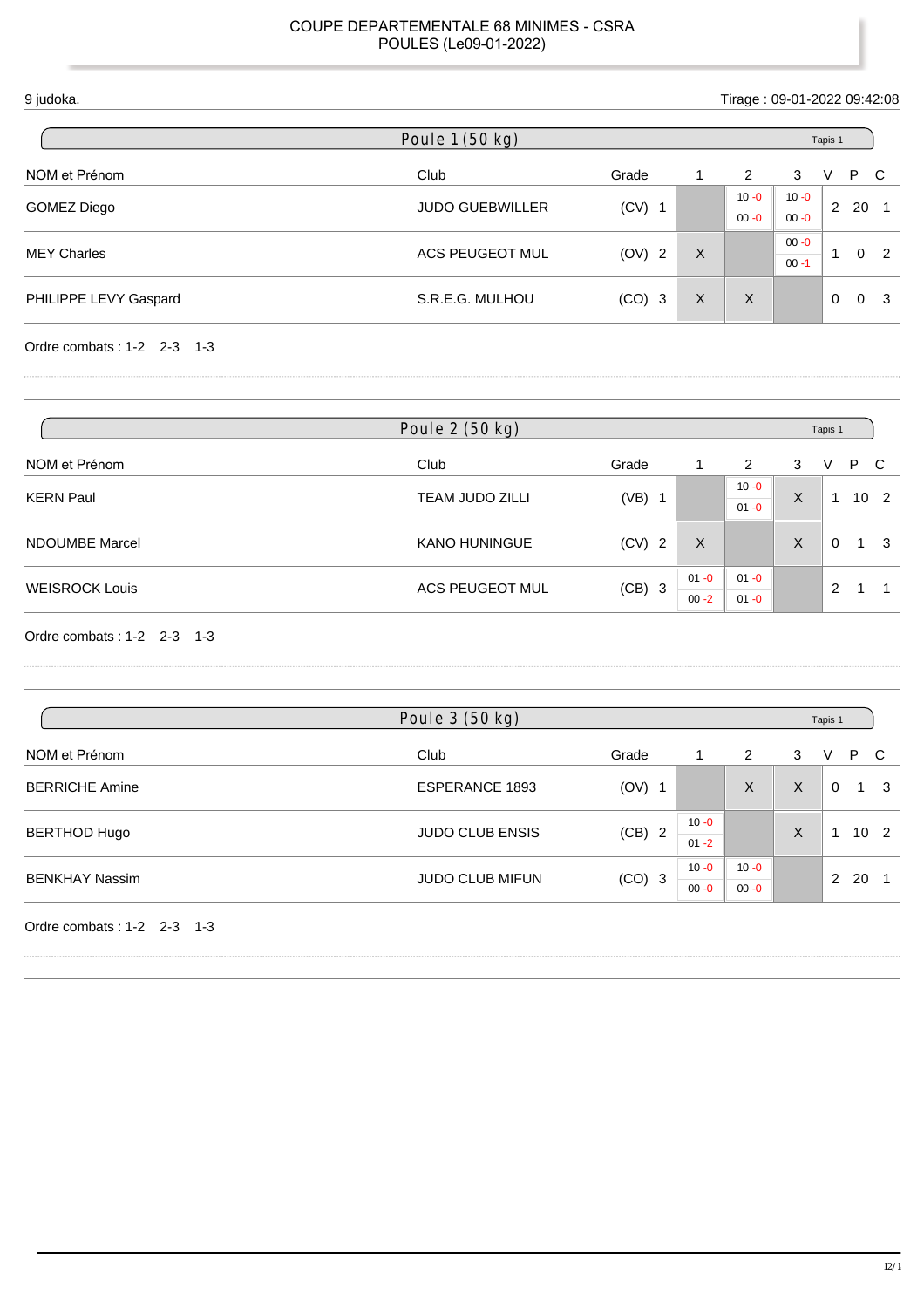| ſcv              | <b>GOMEZ Diego</b><br>JUDO GUEBWILLER<br>-----------------------------------       | <b>GOMEZ D.</b>                  | Minime M 50 kg<br>Nb. Judoka: 6<br>Tirage: 09-01-2022 10:41:20 |
|------------------|------------------------------------------------------------------------------------|----------------------------------|----------------------------------------------------------------|
|                  |                                                                                    |                                  | WEISROCK L.<br>$10 - 0 / 01 - 0$                               |
| ÍСВ<br><b>CB</b> | <b>WEISROCK Louis</b><br>ACS PEUGEOT MUL<br><b>BERTHOD Hugo</b><br>JUDO CLUB ENSIS | WEISROCK L.<br>$10 - 0 / 00 - 0$ |                                                                |
|                  |                                                                                    |                                  | WEISROCK L.<br>$00 - 0 / 00 - 2$                               |
| ÍИB<br><b>OV</b> | TEAM JUDO ZILLI<br><b>KERN Paul</b><br><b>MEY Charles</b><br>ACS PEUGEOT MUL       | KERN P.<br>$10 - 0 / 00 - 0$     |                                                                |
|                  |                                                                                    |                                  | KERN P.<br>$10 - 0/01 - 0$                                     |
| ſco              | <b>BENKHAY Nassim</b><br>JUDO CLUB MIFUN                                           | BENKHAY N.                       |                                                                |

|                       | <b>CLASSEMENT</b>      |
|-----------------------|------------------------|
| <b>WEISROCK Louis</b> | <b>ACS PEUGEOT MUL</b> |
| <b>KERN Paul</b>      | <b>TEAM JUDO ZILLI</b> |
| <b>MEY Charles</b>    | ACS PEUGEOT MUL        |
| <b>BERTHOD Hugo</b>   | <b>JUDO CLUB ENSIS</b> |
| <b>BENKHAY Nassim</b> | <b>JUDO CLUB MIFUN</b> |
| <b>GOMEZ Diego</b>    | <b>JUDO GUEBWILLER</b> |